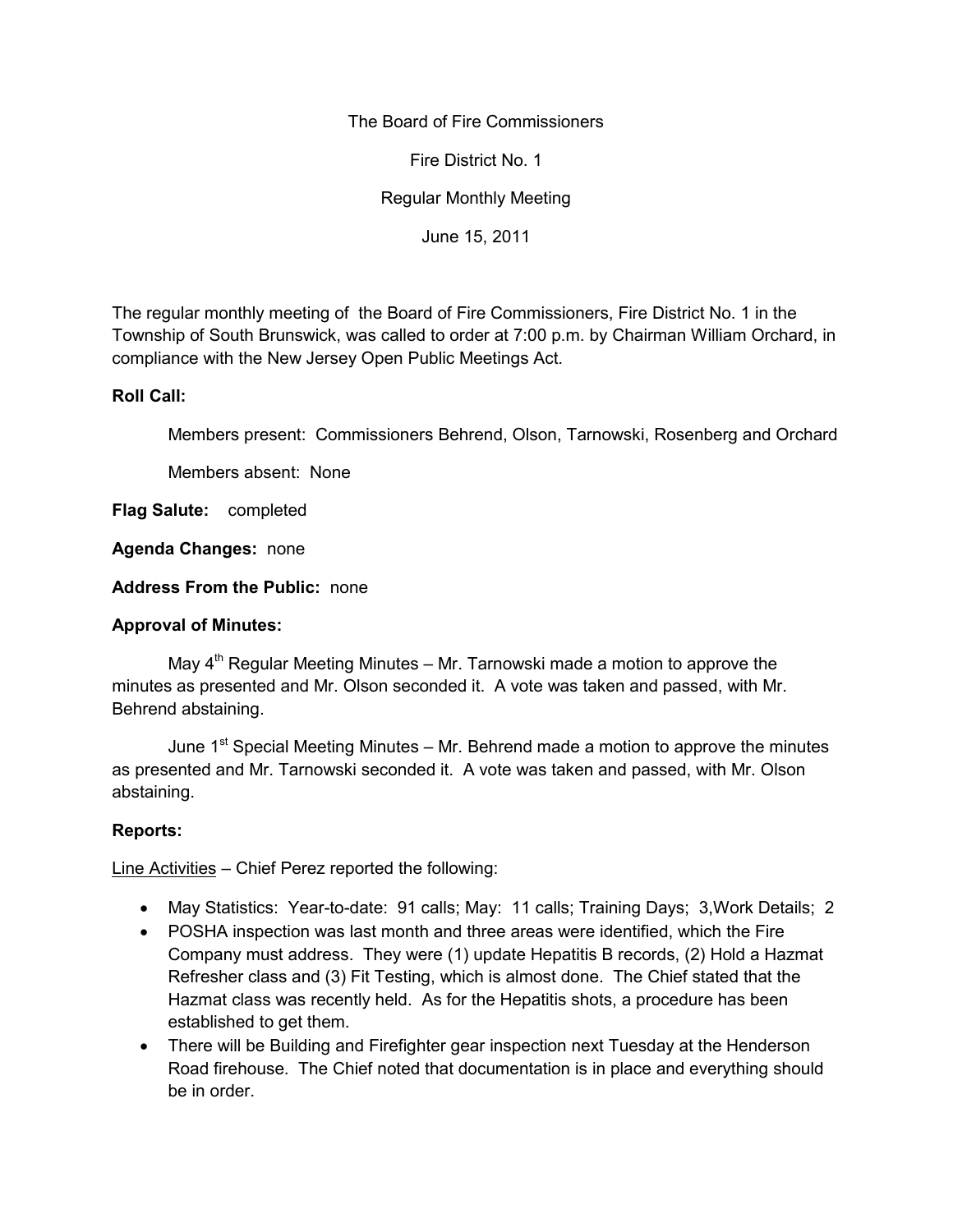The New Road building is about 75% completed: electrical final in process, ceiling grid is almost complete, floors in kitchen and bathroom are done and tiling and carpet work will begin very soon. There is a small issue with the hood venting in the kitchen, which is being looked into. Also, the site work needs to be completed. Hopefully, the July meeting will be able to be held there.

Finally, the Chief will be on vacation from 6/30-7/10.

President – no present at this meeting.

Treasurer's Report & Approval of Voucher List – Mr. Rosenberg reported that is only \$763.00 in the checking account, after payment of this evening's bills. The check from the Township should arrive before the July bills need to be paid.

The Commissioners reviewed the Voucher List, then Mr. Tarnowski made a motion to approve the List as presented and Mr. Olson seconded it. A vote was taken and passed.

Secretary – Mr. Olson had no report.

Fire Coordinator - Mr. Corris presented his report (file copy attached). Additional comments were:

- Some communities have instituted a program whereby children who habitually pull fire alarms will be sent through the Junior Fire Setters program. This is something that should be considered for District 1.
- A check for \$250 was received from the Board of Elections.
- Comcast Business Class to be contacted to see if they can provide a bundled service for phone, cable and Internet at Station 23.

Chairman – Mr. Orchard stated that all Commissioners must complete financial disclosure forms. Mr.Corris will get the forms to each Board member.

# Standing Committee Reports –

*Fire Company Liaison –* Mr. Behrend had nothing to report.

*Rescue Squad Liaison –* Mr. Tarnowski had nothing to report.

*Public Relations –* Mr. Behrend reported that the Newsletter was sent out and he is beginning to think about the Fall issue. Any suggestions of topics to be included are welcome.

*State Association –* the next meeting will be held at the Wildwood Convention in September.

*Joint Board –* Mr. Orchard reported that the Joint Board is pretty much done. He will contact Mr. Braslow as to the appropriate procedure to disband the Board.

*Insurance –* Mr Orchard had nothing to report.